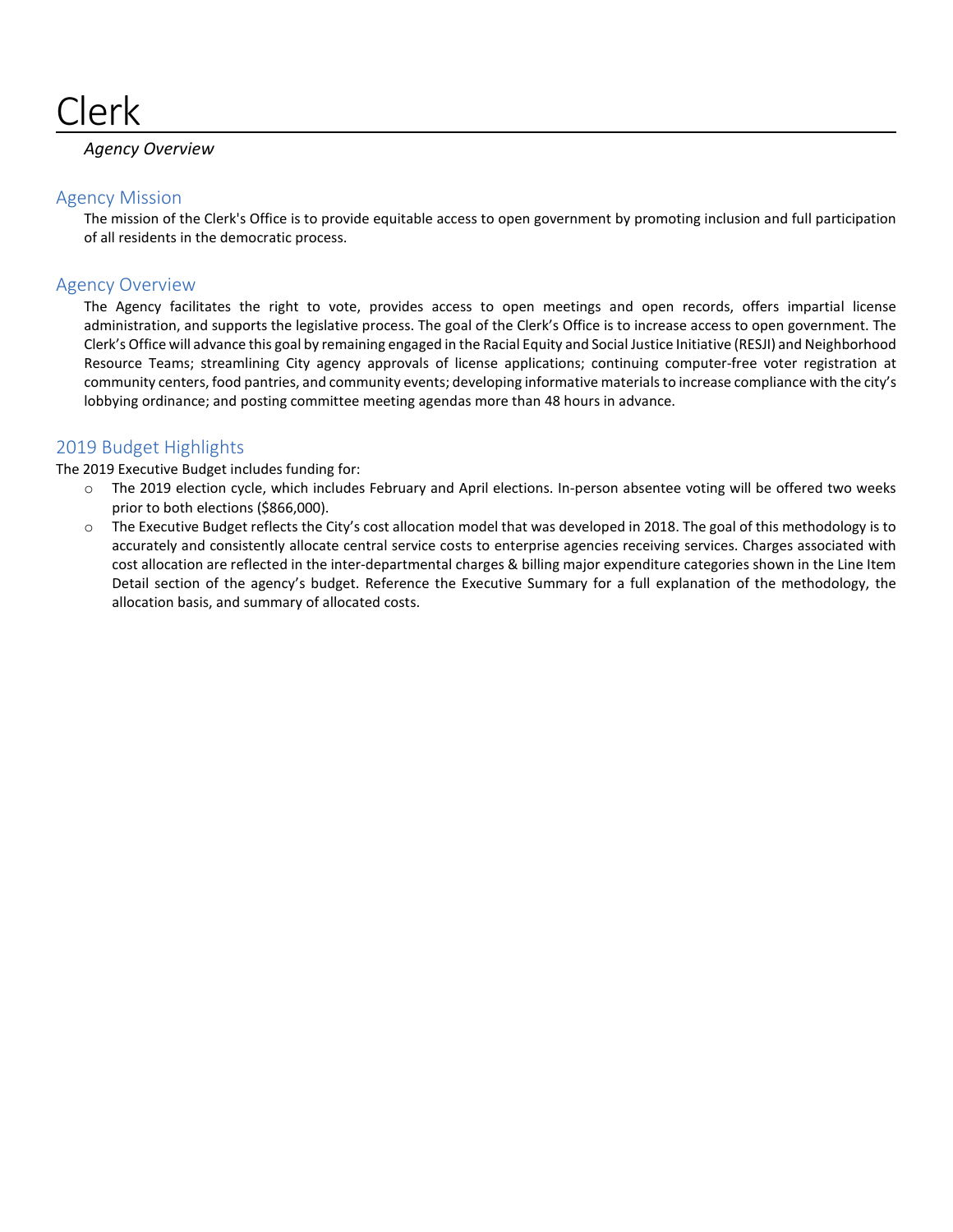# Budget by Service (All Funds)

|                         | 2017 Actual    |    | 2018 Adopted |      | 2018 Projected           |       | 2019 Request             |      | 2019 Executive |
|-------------------------|----------------|----|--------------|------|--------------------------|-------|--------------------------|------|----------------|
| Revenue                 |                |    |              |      |                          |       |                          |      |                |
| Clerk                   | (985,080)      |    | -            |      | $\overline{\phantom{a}}$ |       | $\overline{\phantom{0}}$ |      |                |
| <b>Total Revenue</b>    | $(985,080)$ \$ |    | $\sim$       |      |                          | $- S$ |                          | $-5$ |                |
| Expense                 |                |    |              |      |                          |       |                          |      |                |
| Clerk                   | 2,266,173      |    | 2,299,751    |      | 2,146,752                |       | 1,682,128                |      | 1,736,064      |
| <b>Total Expense</b>    | 2,266,173      | -Ŝ | 2,299,751    | - \$ | 2,146,752 \$             |       | 1,682,128                |      | 1,736,064      |
| <b>Net General Fund</b> | 1,281,093      | Ś  | 2,299,751    | - \$ | 2,146,752                |       | 1,682,128                |      | 1,736,064      |

# Budget by Fund & Major<br>Fund: General

General

|                                   |   | 2017 Actual    |   | 2018 Adopted   |      | 2018 Projected           |        | 2019 Request   |   | 2019 Executive |
|-----------------------------------|---|----------------|---|----------------|------|--------------------------|--------|----------------|---|----------------|
| Revenue                           |   |                |   |                |      |                          |        |                |   |                |
| <b>Charges for Services</b>       |   | (2,647)        |   |                |      | $\overline{\phantom{m}}$ |        |                |   |                |
| Transfer In                       |   | (982, 433)     |   |                |      |                          |        |                |   |                |
| <b>Total Revenue</b>              | Ś | $(985,080)$ \$ |   | $\sim$         | S.   |                          | $-$ \$ | - \$           |   |                |
| Expense                           |   |                |   |                |      |                          |        |                |   |                |
| <b>Salaries</b>                   |   | 1,006,443      |   | 1,857,159      |      | 1,665,198                |        | 1,089,787      |   | 1,106,651      |
| <b>Benefits</b>                   |   | 189,124        |   | 189,568        |      | 215,090                  |        | 213,139        |   | 206,026        |
| <b>Supplies</b>                   |   | 935,485        |   | 89,000         |      | 101,520                  |        | 225,500        |   | 225,500        |
| <b>Purchased Services</b>         |   | 130,278        |   | 158,943        |      | 159,863                  |        | 147,966        |   | 196,671        |
| Inter Departmental Charges        |   | 4,843          |   | 5,081          |      | 5,081                    |        | 5,736          |   | 5,736          |
| <b>Inter Departmental Billing</b> |   |                |   |                |      | $\overline{\phantom{0}}$ |        |                |   | (4,520)        |
| <b>Total Expense</b>              |   | $2,266,173$ \$ |   | $2,299,751$ \$ |      | $2,146,752$ \$           |        | $1,682,128$ \$ |   | 1,736,064      |
| <b>Net General Fund</b>           |   | 1,281,093      | S | 2,299,751      | - \$ | 2,146,752                | \$     | 1,682,128      | Ŝ | 1,736,064      |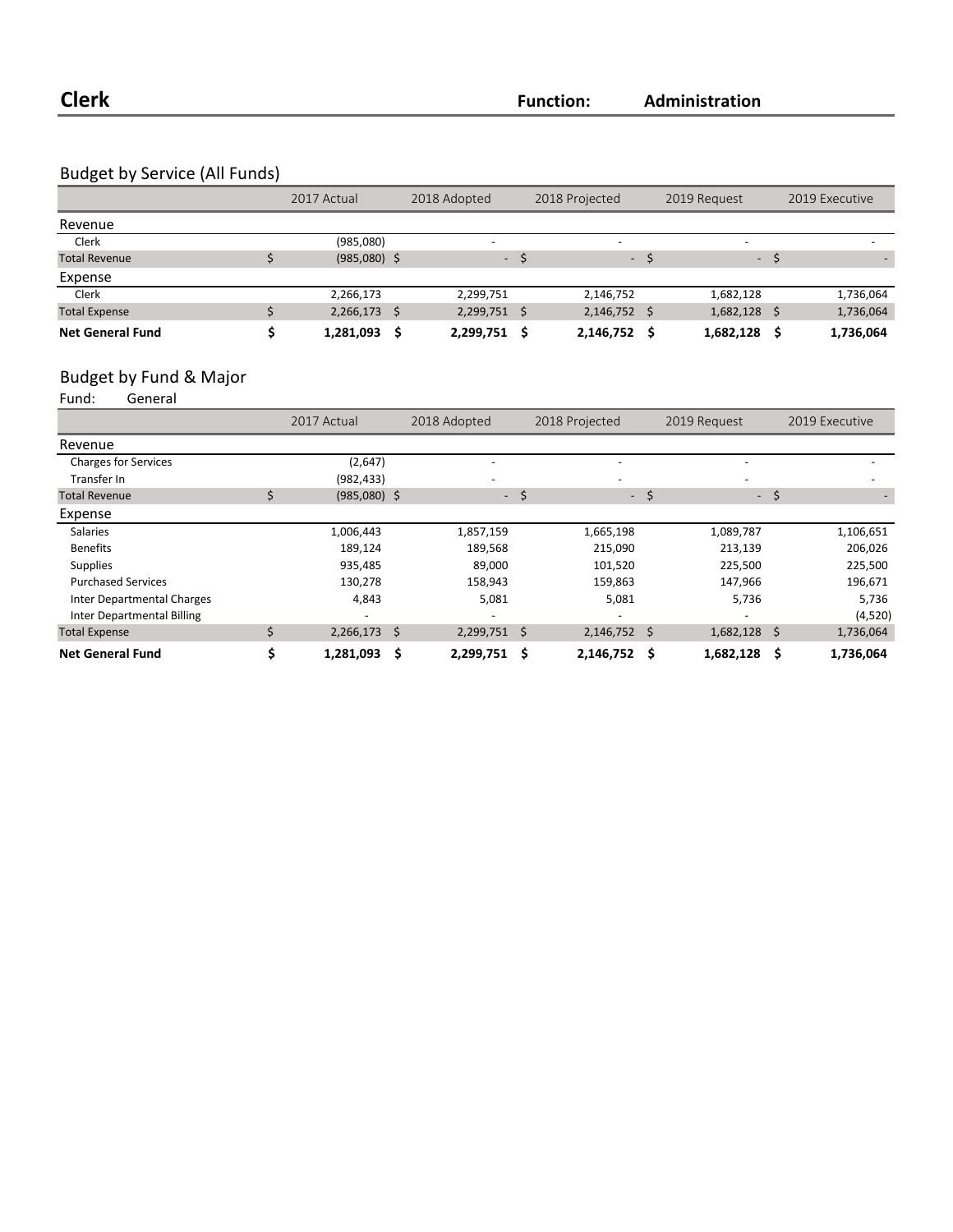**Clerk Function: Administration**

### *Service Overview*

### Service: Clerk

#### Service Description

This service administers elections for the City of Madison and processes license applications for alcohol sales, bartenders, health licenses, and other City licenses. Campaign finance reports, lobbyist filings, and any claims or lawsuits filed against the City are filed with the Clerk's Office. The goal of this service is to improve access to the democratic process, open government, and licensed business establishments.

#### 2019 Planned Activities

- Offer in-person absentee voting for two weeks leading up to the two elections in 2019; in-person voting will be offered at various locations throughout the City.
- Maintain 15 minute wait times during the 2019 elections at all polling locations.
- Continue to provide support to the Alcohol License Review Committee (ALRC).
- Continue the Clerk's Office two-year work plan focused on employee wellness.

#### Service Budget by Account Type

|                           | 2017 Actual | 2018 Adopted | 2018 Projected | 2019 Request             | 2019 Executive |
|---------------------------|-------------|--------------|----------------|--------------------------|----------------|
| Revenue                   | (985,080)   | -            |                | $\overline{\phantom{0}}$ |                |
| Expense                   | 2,266,173   | 2.299.751    | 2.146.752      | 1.682.128                | 1,736,064      |
| <b>Net Service Budget</b> | 1,281,093   | 2.299.751    | 2.146.752      | 1,682,128                | 1,736,064      |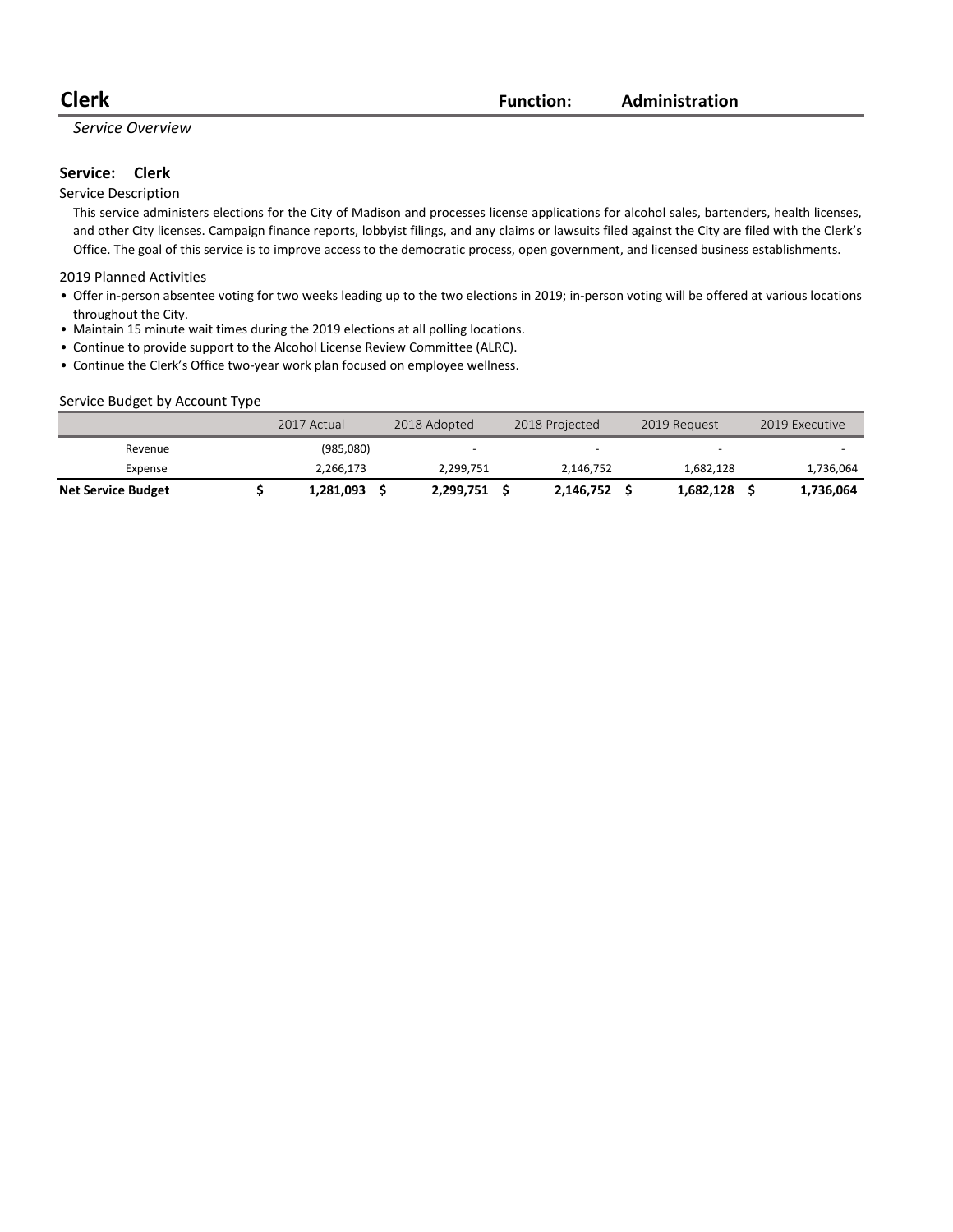**Line Item Detail** 

**Agency Primary Fund: General** 

# **Charges for Service**

|                                 | 2017 Actual           |    | 2018 Adopted |                     | 2018 Projected |                                     | 2019 Request |      | 2019 Executive |
|---------------------------------|-----------------------|----|--------------|---------------------|----------------|-------------------------------------|--------------|------|----------------|
| Reimbursement Of Expense        | (2,647)               |    |              |                     |                |                                     |              |      |                |
| <b>TOTAL</b>                    | \$<br>$(2,647)$ \$    |    | $\mathbf{r}$ | \$                  |                | $-5$                                |              | - \$ |                |
| <b>Transfer In</b>              |                       |    |              |                     |                |                                     |              |      |                |
|                                 | 2017 Actual           |    | 2018 Adopted |                     | 2018 Projected |                                     | 2019 Request |      | 2019 Executive |
| Transfer In From Insurance      | (982, 433)            |    |              |                     |                |                                     |              |      |                |
| <b>TOTAL</b>                    | \$<br>$(982, 433)$ \$ |    | ÷.           | \$                  | a.             | $\overline{\boldsymbol{\varsigma}}$ |              | - \$ |                |
| <b>Salaries</b>                 |                       |    |              |                     |                |                                     |              |      |                |
|                                 | 2017 Actual           |    | 2018 Adopted |                     | 2018 Projected |                                     | 2019 Request |      | 2019 Executive |
| <b>Permanent Wages</b>          | 457,947               |    | 505,921      |                     | 489,257        |                                     | 518,849      |      | 535,713        |
| <b>Salary Savings</b>           |                       |    | (18, 179)    |                     |                |                                     | (18, 179)    |      | (18, 179)      |
| Premium Pay                     | 376                   |    |              |                     | 505            |                                     |              |      |                |
| <b>Compensated Absence</b>      | 6,369                 |    |              |                     |                |                                     |              |      |                |
| <b>Hourly Wages</b>             | 13,337                |    | 36,987       |                     | 100,000        |                                     | 38,271       |      | 38,271         |
| Overtime Wages Permanent        | 31,947                |    | 27,560       |                     | 50,000         |                                     | 30,846       |      | 30,846         |
| <b>Overtime Wages Hourly</b>    | 59                    |    |              |                     |                |                                     |              |      |                |
| <b>Election Officials Wages</b> | 496,409               |    | 1,304,870    |                     | 1,025,436      |                                     | 520,000      |      | 520,000        |
| <b>TOTAL</b>                    | \$<br>1,006,443       | \$ | 1,857,159    | - \$                | 1,665,198      | \$                                  | 1,089,787 \$ |      | 1,106,651      |
| <b>Benefits</b>                 |                       |    |              |                     |                |                                     |              |      |                |
|                                 | 2017 Actual           |    | 2018 Adopted |                     | 2018 Projected |                                     | 2019 Request |      | 2019 Executive |
| <b>Health Insurance Benefit</b> | 106,573               |    | 112,707      |                     | 126,390        |                                     | 132,819      |      | 124,702        |
| Wage Insurance Benefit          | 2,191                 |    | 2,177        |                     | 2,060          |                                     | 2,057        |      | 2,057          |
| <b>IATSE Health Benefit</b>     | 677                   |    |              |                     | 928            |                                     |              |      |                |
| WRS                             | 33,797                |    | 32,317       |                     | 36,428         |                                     | 34,762       |      | 35,092         |
| <b>FICA Medicare Benefits</b>   | 41,777                |    | 38,279       |                     | 45,215         |                                     | 39,413       |      | 39,954         |
| Post Employment Health Plans    | 4,108                 |    | 4,088        |                     | 4,068          |                                     | 4,088        |      | 4,221          |
| <b>TOTAL</b>                    | \$<br>189,124 \$      |    | 189,568      | - \$                | 215,090        | \$                                  | 213,139      | \$.  | 206,026        |
| <b>Supplies</b>                 |                       |    |              |                     |                |                                     |              |      |                |
|                                 | 2017 Actual           |    | 2018 Adopted |                     | 2018 Projected |                                     | 2019 Request |      | 2019 Executive |
| <b>Office Supplies</b>          | 5,552                 |    | 3,000        |                     | 5,177          |                                     | 5,500        |      | 5,500          |
| <b>Copy Printing Supplies</b>   | 30,359                |    | 36,000       |                     | 36,000         |                                     | 28,000       |      | 28,000         |
| <b>Election Supplies</b>        | 861,584               |    | 10,000       |                     | 20,000         |                                     | 157,000      |      | 157,000        |
| <b>Hardware Supplies</b>        | 55                    |    |              |                     | 343            |                                     |              |      |                |
| Postage                         | 37,714                |    | 40,000       |                     | 40,000         |                                     | 35,000       |      | 35,000         |
| <b>Equipment Supplies</b>       | 221                   |    |              |                     |                |                                     |              |      |                |
| <b>TOTAL</b>                    | \$<br>935,485         | Ŝ. | 89,000       | $\ddot{\bm{\zeta}}$ | 101,520        | \$                                  | 225,500      | \$   | 225,500        |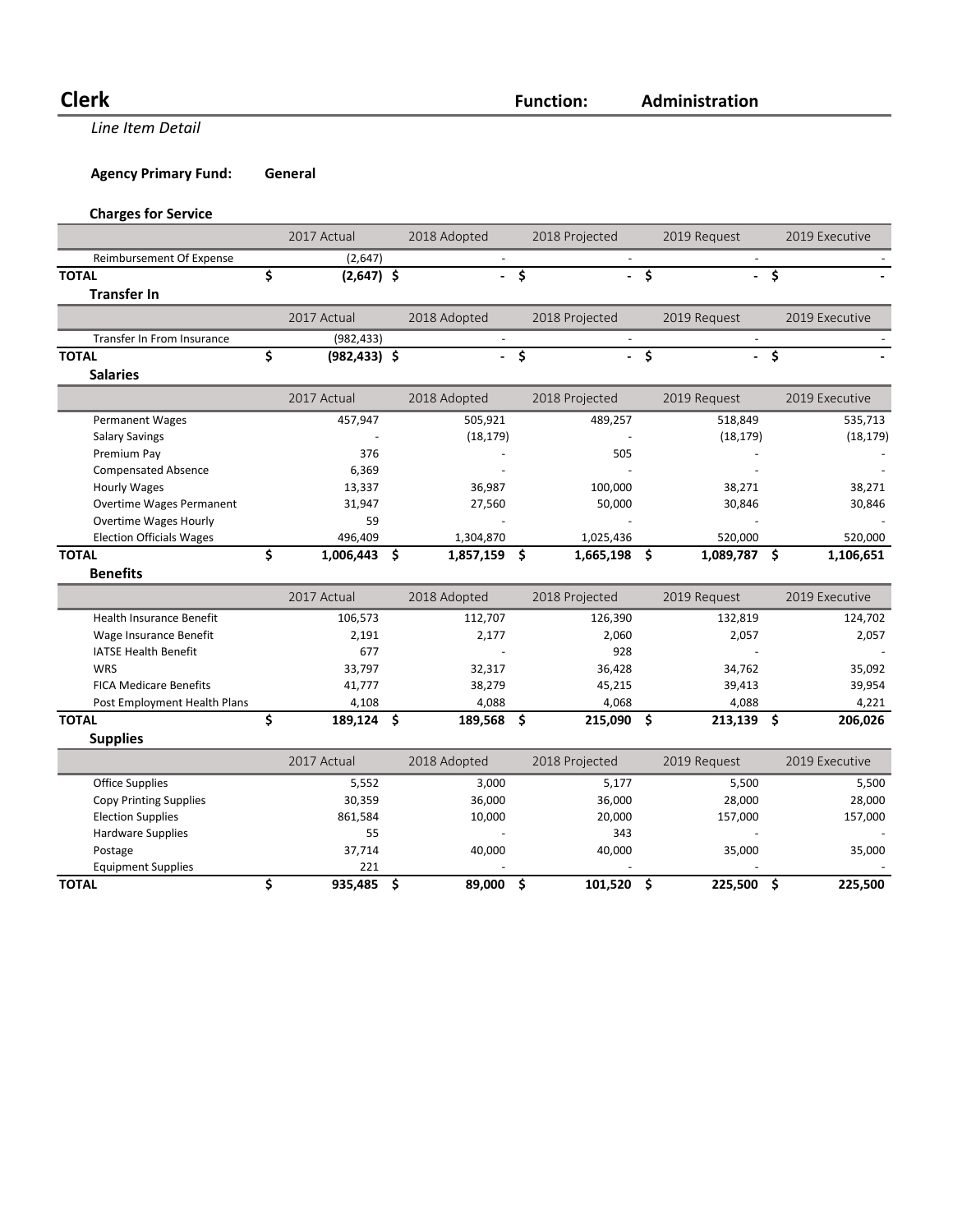**Clerk Function:**

**Line Item Detail** 

# **Agency Primary Fund: General**

### **Purchased Services**

|                                    | 2017 Actual     |    | 2018 Adopted |     | 2018 Projected |      | 2019 Request |     | 2019 Executive |
|------------------------------------|-----------------|----|--------------|-----|----------------|------|--------------|-----|----------------|
| Telephone                          | 3,238           |    | 1,850        |     | 1,850          |      | 3,595        |     | 3,595          |
| Cellular Telephone                 | 341             |    | 2,100        |     | 722            |      | 4,750        |     | 4,750          |
| <b>Facility Rental</b>             | 23,088          |    | 23,088       |     | 23,665         |      | 24,206       |     | 24,206         |
| <b>Custodial Bldg Use Charges</b>  | 37,800          |    | 46,526       |     | 46,526         |      |              |     | 48,705         |
| <b>Equipment Mntc</b>              | 3,127           |    | 16,118       |     | 11,000         |      | 62,685       |     | 62,685         |
| System & Software Mntc             |                 |    |              |     | 780            |      |              |     |                |
| Mileage                            | 1,047           |    |              |     | 2,313          |      |              |     |                |
| Conferences & Training             | 6,710           |    | 8,641        |     | 8,075          |      | 7,500        |     | 7,500          |
| Memberships                        | 757             |    | 520          |     | 640            |      | 520          |     | 520            |
| Delivery Freight Charges           | 26,191          |    | 38,100       |     | 38,100         |      | 18,000       |     | 18,000         |
| <b>Storage Services</b>            | 2,827           |    | 2,000        |     | 2,347          |      | 2,400        |     | 2,400          |
| <b>Advertising Services</b>        | 23,941          |    | 20,000       |     | 23,000         |      | 24,310       |     | 24,310         |
| <b>Transcription Services</b>      | 811             |    |              |     |                |      |              |     |                |
| Other Services & Expenses          | 320             |    |              |     | 845            |      |              |     |                |
| Permits & Licenses                 | 80              |    |              |     |                |      |              |     |                |
| <b>TOTAL</b>                       | Ś<br>130,278    | \$ | 158,943      | -\$ | 159,863        | \$   | 147,966      | Ś.  | 196,671        |
| <b>Inter-Departmental Charges</b>  |                 |    |              |     |                |      |              |     |                |
|                                    | 2017 Actual     |    | 2018 Adopted |     | 2018 Projected |      | 2019 Request |     | 2019 Executive |
| ID Charge From Traffic Eng         | 1,098           |    | 950          |     | 950            |      | 900          |     | 900            |
| ID Charge From Insurance           | 3,130           |    | 2,839        |     | 2,839          |      | 4,112        |     | 4,112          |
| ID Charge From Workers Comp        | 615             |    | 1,292        |     | 1,292          |      | 724          |     | 724            |
| <b>TOTAL</b>                       | \$<br>4,843     | Ŝ. | $5,081$ \$   |     | 5,081          | - \$ | 5,736        | \$. | 5,736          |
| <b>Inter-Departmental Billings</b> |                 |    |              |     |                |      |              |     |                |
|                                    | $2017.4 \pm .1$ |    |              |     | 201001         |      | 2010B        |     | $2010 F$       |

|                              | 2017 Actual | 2018 Adopted             | 2018 Projected | 2019 Request             |                          | 2019 Executive |
|------------------------------|-------------|--------------------------|----------------|--------------------------|--------------------------|----------------|
| ID Billing To Landfill       |             |                          |                | ۰                        |                          | (565)          |
| ID Billing To Monona Terrace |             |                          |                |                          |                          | (565)          |
| ID Billing To Golf Courses   |             |                          |                | -                        |                          | (565)          |
| ID Billing To Parking        |             |                          |                | ٠                        |                          | (565)          |
| ID Billing To Sewer          |             |                          |                | -                        |                          | (565)          |
| ID Billing To Stormwater     |             |                          |                | -                        |                          | (565)          |
| ID Billing To Transit        |             |                          |                | $\overline{\phantom{0}}$ |                          | (565)          |
| ID Billing To Water          |             |                          |                |                          |                          | (565)          |
| <b>TOTAL</b>                 |             | $\overline{\phantom{a}}$ | ۰.             | $\sim$                   | $\overline{\phantom{a}}$ | (4,520)        |